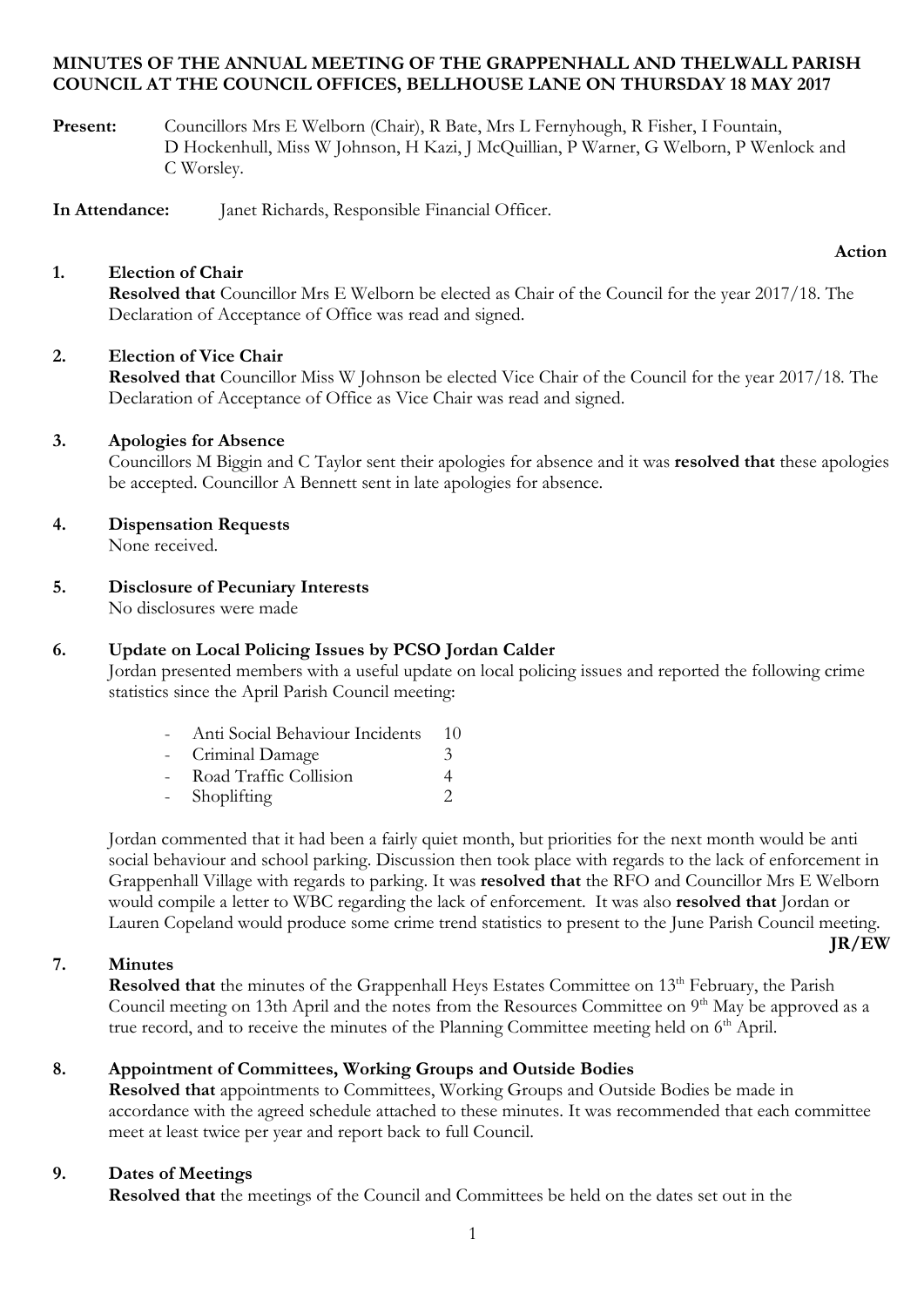schedule attached to these minutes.

#### **10. Register of Members' Interests**

It was requested that members check their 'Register of Members' Interests' form on the Parish Council website to ensure that the details were correct. The Clerk should be advised if any amendments would be necessary.

#### **11. Correspondence Miscellaneous**

The following correspondence had been received from a variety of sources and copies were available from the Clerk:

- a) Cheshire Constabulary Review of the Financial year 2016/17.
- b) An email from a resident requesting that the speed limit be lowered to 20mph outside Thelwall Junior School, and that signage should be improved. It was **resolved that** the RFO would write to Mark Tune, WBC Traffic Manager to request the change in speed limit and/or suggest other improvements. **JR**
- c) Livewire Community Energy Newsletter May 2017 (and note that the solar panels on GYCA would be fitted during wk/com 22<sup>nd</sup> May)
- d) Acknowledgement of Declaration of Compliance from the Pensions Regulator confirming that the Parish Council had compiled with the Pensions Regulator under the Pensions Act 2008.
- e) A Letter from Network Warrington to say that they would be unable to change the route of the no.6 bus that travels along All Saints Drive.

#### **12. Information for Noting**

a) A decision on the WREN funding for Diamond Park would be due on  $25<sup>th</sup>$  May.

#### **13. Litter Issues on Broad Lane**

Councillor C Worsley led the discussion of the continuing litter issues on Broad Lane. It was **resolved that** Councillors R Bate and C Worsley would speak to nearby companies with regards to both litter and speeding on Broad Lane. It was also **resolved that** Councillors R Bate and M Biggin would speak to Sharon Walls from WBC to investigate official signage relating to litter (i.e. Please Take Your Litter Home).

**RB/CW/MB**

### **14. St Wilfrid's C of E Primary School Road Safety Initiative**

Pupils at St Wilfrid's C of E Primary School had produced designs for banners to encourage drivers to slow down and not to park in the village, as part of a road safety initiative. It was **resolved that** the RFO would write to the Head Teacher of the school with a letter of thanks and produce Parish Council certificates to give out to pupils. Councillor C Worsley would speak to the school and advise the RFO on how many certificates to produce. **JR/CW**

#### **15. Grappenhall Hall School Update**

Councillor R Bate provided an update on the progress with regards to Grappenhall Hall School. In brief, WBC Education Department had been given permission for the disposal of the school/site – thereafter it would no longer be considered an Education asset, but would go into the WBC Estates pot. WBC would create a Planning Brief for the site, to outline options for the site – bearing in mind the sensitive location of the site. This Planning Brief would be subject to a full consultation with residents, Parish Council and other affected parties. It is likely that the consultation would take place in Sep/Oct 2017 and likely that if the site is disposed of, this would be by public tender in the first quarter of 2018. It was **resolved that** Councillor R Bate would liaise with WBC regarding the interim security of the site and grass cutting etc.

Also, **resolved that** the RFO would email WBC Enforcement to establish the current situation with regards to The Rectory on Church Lane. **JR/RB**

#### **16. Neighbourhood Plan**

All the preparatory work had been completed in order for the Steering Group to go ahead with the production of the Neighbourhood Plan. Since the inception meeting on 15<sup>th</sup> November 2016, the RFO had applied for the Parish Council to be a 'designated body' to produce the plan – which after consultation was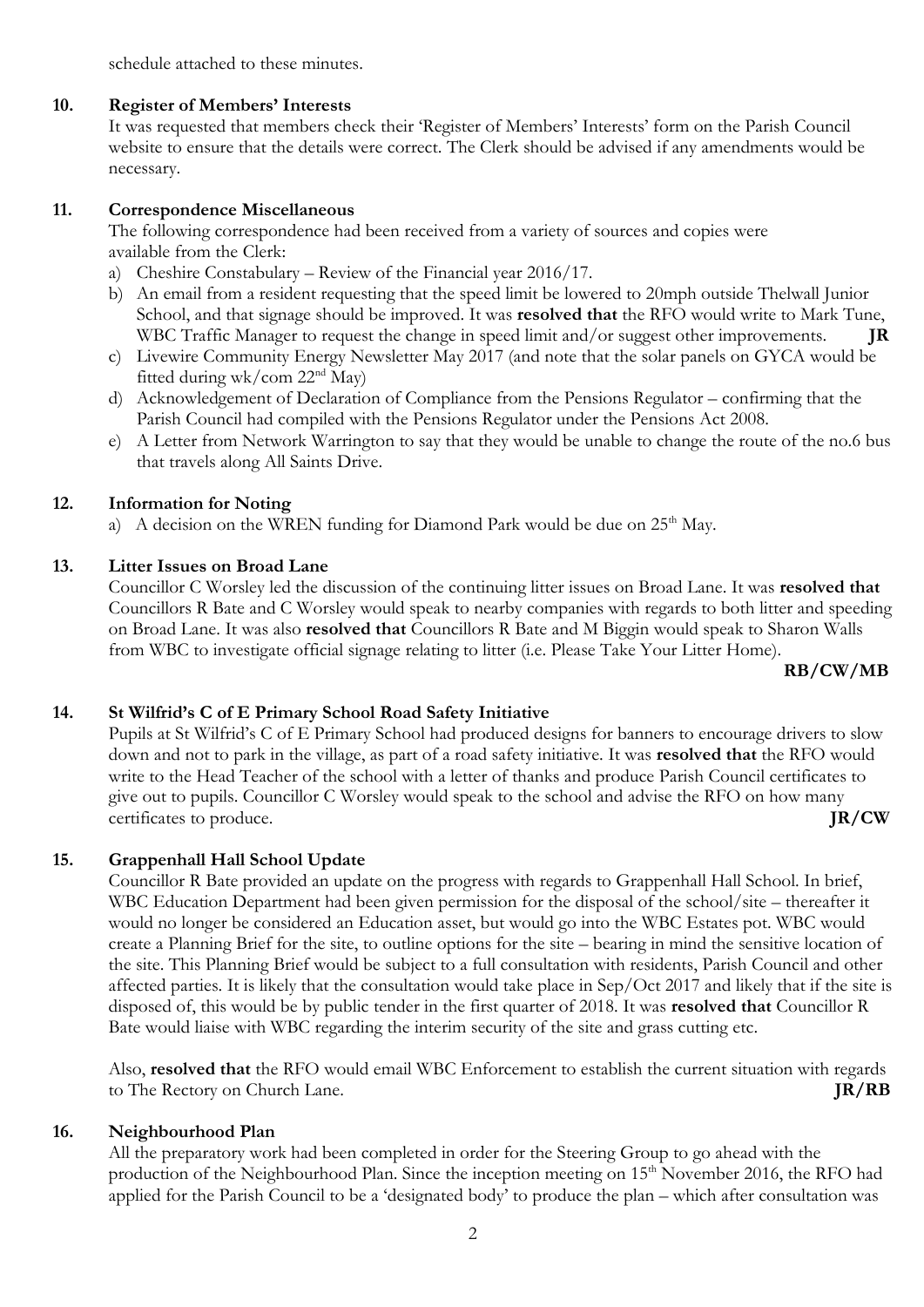authorised. The RFO then applied for funding to 'Locality', and this funding request for  $f$  4890 was successful. The Steering Group now needs to meet with Kirkwells (Planning/Technical Advisors) to initiate work on the plan. The RFO had agreed to take minutes for the Steering Group meeting, publish them on the Parish Council web, and apply for the next round of funding.

#### **17. Accounts**

The RFO presented the annual accounts for 2016/17 and explained the notes attached to the accounts. **Resolved that** the accounts are received and approved (see attached) and that Sections 1 & 2 of the Annual Return for the Parish Council for the year 2016/17 be approved.

#### **18. Financial Reporting**

The Clerk presented an up to date analysis of 'expenditure to date'. No issues were reported.

#### **19. Accounts for Payment**

It was **resolved that** accounts for payment totalling  $\ddagger$ 27451.96 be approved.

#### **20. Consideration of Planning Applications**

Nine planning applications had been considered. See list attached.

#### **21. Exclusion of Press and Public**

**Resolved that** the press and public be excluded from the next agenda item as it related to employment matters relating to an individual.

## **22. Resources Committee 9th May – Administration Assistant**

**Resolved that** Mrs Susan Clements position as Administration Assistant be made a permanent position at the Parish Council. Susan's contract was for 8 hours per week.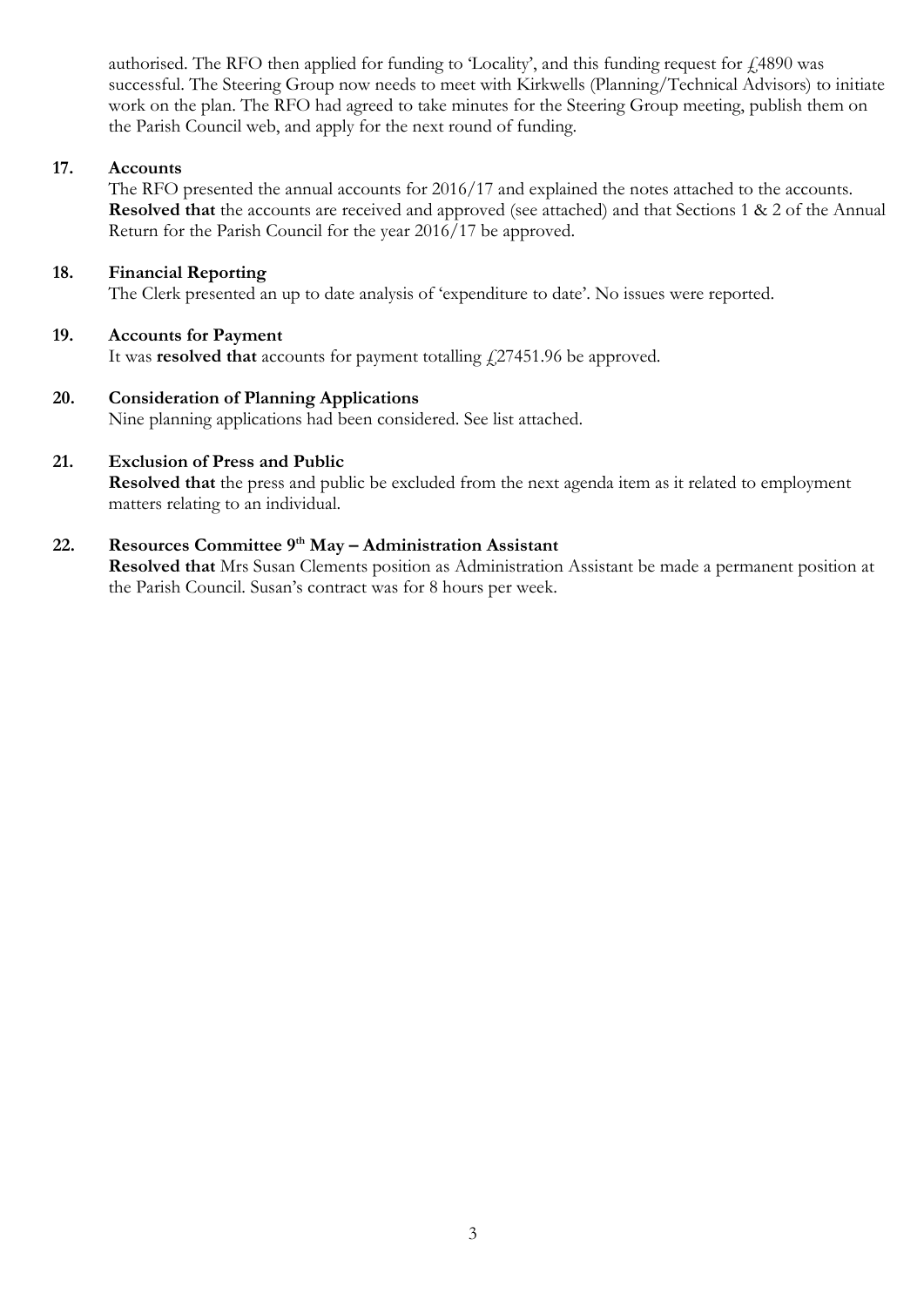# **Grappenhall and Thelwall Parish Council – Appointments 2017/18**

|                                 | Appointments 17/18                                      |
|---------------------------------|---------------------------------------------------------|
| Chairman of the Council         | Mrs E Welborn                                           |
| Vice-Chairman of the Council    | Miss W Johnson                                          |
| <b>Committees</b>               |                                                         |
| Planning Committee              | D Hockenhull (Chairman)<br>$\mathbf{1}$                 |
|                                 | R Fisher<br>$\mathbf{2}$                                |
|                                 | I Fountain<br>$\mathfrak{Z}$                            |
|                                 | P Warner<br>$\overline{4}$                              |
|                                 | 5<br>Mrs E Welborn                                      |
|                                 | M J Biggin & P Wenlock (part time)<br>6                 |
| Resources Committee             | Mrs E Welborn (Chairman of the Council)<br>$\mathbf{1}$ |
|                                 | $\mathbf{2}$<br>Mrs L K Fernyhough                      |
|                                 | D Hockenhull<br>$\mathfrak{Z}$                          |
|                                 | C G Taylor<br>$\overline{4}$                            |
|                                 | 5<br>C Worsley                                          |
|                                 | J McQuillian<br>6.                                      |
|                                 | $\boldsymbol{7}$<br>H Kazi                              |
|                                 |                                                         |
| Recess Committee                | Mrs E Welborn (Chairman of the Council)<br>1            |
| (Chairman, V-Ch, Ch of Planning | R Fisher<br>$\sqrt{2}$                                  |
| and Ch of Grappenhall Heys      | I Fountain<br>3                                         |
| Estate Committee)               | D Hockenhull<br>$\overline{4}$                          |
|                                 | $\mathbf 5$<br>Miss W Johnson                           |
| Grappenhall Heys Estate         | I Fountain (Chairman)<br>$\mathbf{1}$                   |
| Committee                       | $\overline{2}$<br>Mrs L K Fernyhough                    |
|                                 | 3<br>D Hockenhull                                       |
|                                 | J McQuillian<br>$\overline{4}$                          |
|                                 | $\mathbf 5$<br>C G Taylor                               |
|                                 | B S Johnson (Chairman of Friends Cttee. Co-opted)<br>6  |
|                                 |                                                         |
|                                 |                                                         |
|                                 |                                                         |
|                                 |                                                         |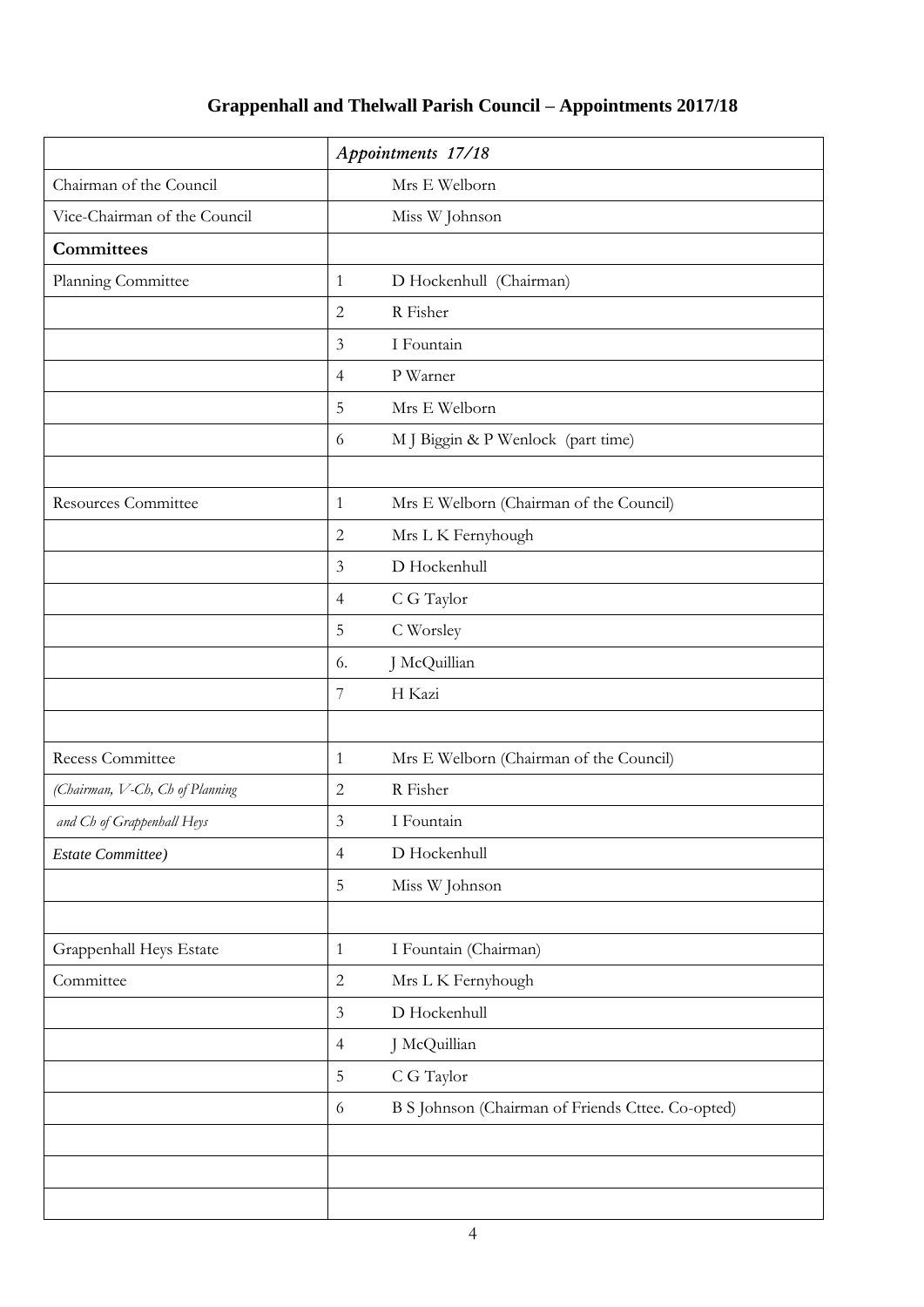|                                 | Appointments 17/18                              |  |
|---------------------------------|-------------------------------------------------|--|
|                                 |                                                 |  |
|                                 |                                                 |  |
| <b>GYCA</b> Liaison Committee   | G Welborn (Chairman)<br>$\mathbf{1}$            |  |
|                                 | $\overline{c}$<br>R Bate                        |  |
|                                 | $\mathfrak{Z}$<br>Mrs L K Fernyhough            |  |
|                                 | P Warner<br>$\overline{4}$                      |  |
|                                 |                                                 |  |
| Four Year Strategic Plan        | R Bate (Chairman)<br>$\mathbf{1}$               |  |
| Committee                       | $\sqrt{2}$<br>M J Biggin                        |  |
|                                 | $\mathfrak{Z}$<br>Mrs L K Fernyhough            |  |
|                                 | Miss W Johnson<br>$\overline{4}$                |  |
|                                 | $\mathbf 5$<br>J McQuillian                     |  |
|                                 | C G Taylor<br>6                                 |  |
|                                 | $\overline{7}$<br>P Wenlock                     |  |
|                                 |                                                 |  |
| Parks and Open Spaces Committee | R Bate (Chairman)<br>$\mathbf{1}$               |  |
|                                 | $\sqrt{2}$<br>M J Biggin                        |  |
|                                 | $\mathfrak{Z}$<br>Mrs L K Fernyhough            |  |
|                                 | I Fountain<br>$\overline{4}$                    |  |
|                                 | 5<br>Miss W Johnson                             |  |
|                                 | Mrs E Welborn<br>6                              |  |
|                                 | $\overline{7}$<br>Parish Warden - Martin Stuart |  |
| <b>Working Groups</b>           |                                                 |  |
| Strategic Review of Assets      | Mrs L K Fernyhough (Chairman)<br>$\mathbf{1}$   |  |
| Working Party                   | $\sqrt{2}$<br>I Fountain                        |  |
|                                 | $\mathfrak{Z}$<br>C G Taylor                    |  |
|                                 | P Wenlock<br>$\overline{4}$                     |  |
|                                 | 5                                               |  |
| <b>Outside Bodies</b>           |                                                 |  |
| <b>CPRE</b>                     | Mrs L K Fernyhough                              |  |
|                                 |                                                 |  |
| Quays Management Cttee          | R Fisher<br>$\mathbf{1}$                        |  |
|                                 | $\sqrt{2}$<br>D Hockenhull                      |  |
|                                 | $\sqrt{2}$<br>C G Taylor                        |  |
|                                 |                                                 |  |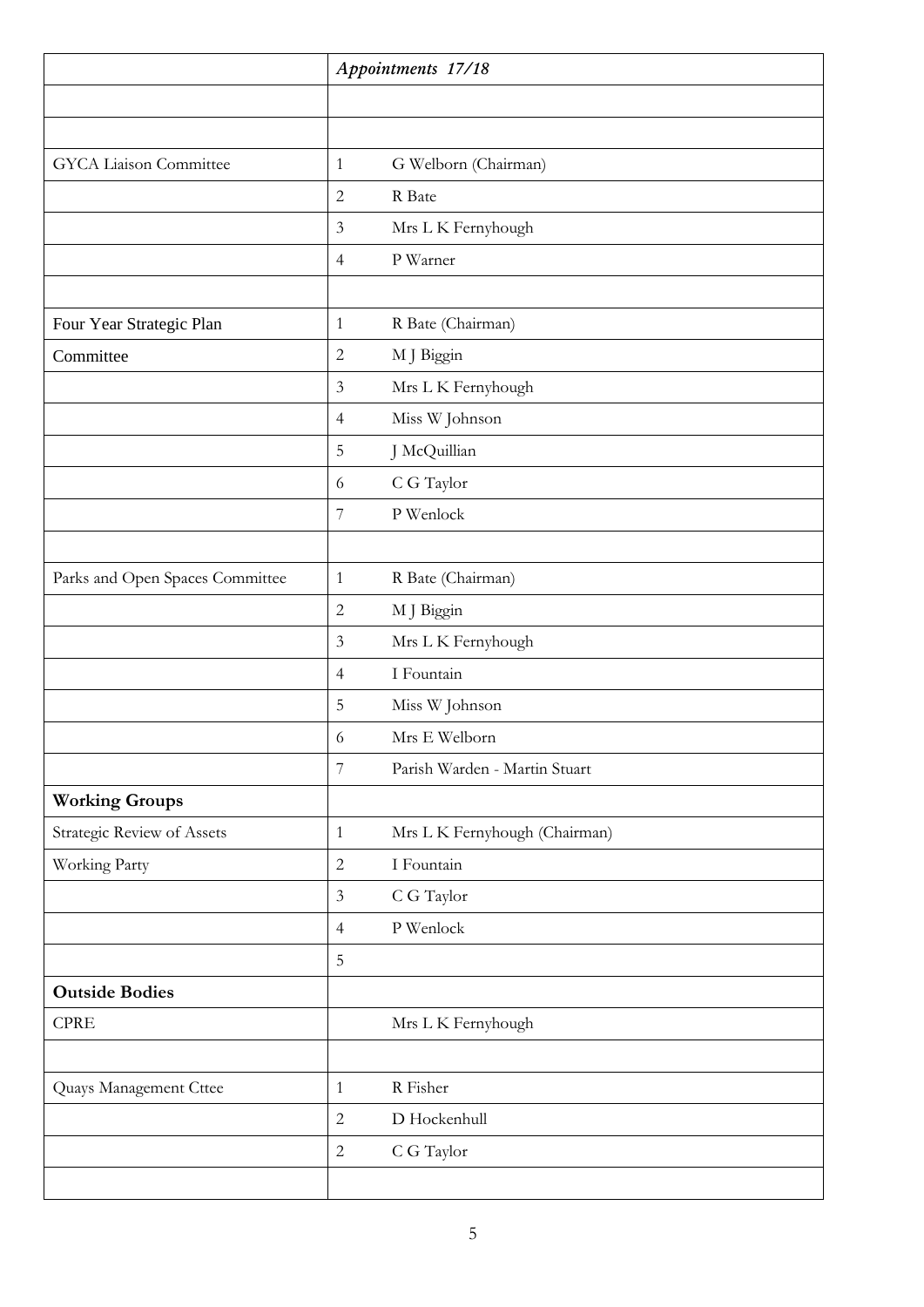|                                | Appointments 17/18 |                    |
|--------------------------------|--------------------|--------------------|
| Thelwall Parish Hall Mgt Cttee |                    | R Fisher           |
|                                |                    |                    |
| Rights of Way Forum            | 1                  | I Fountain         |
|                                | $\mathbf{2}$       |                    |
|                                |                    |                    |
| Warrington Police Forum        |                    | Mrs L K Fernyhough |
|                                |                    |                    |
| Police C S O 's Group          | $\mathbf{1}$       | Mrs L K Fernyhough |
|                                | $\mathbf{2}$       | D Hockenhull       |
|                                | $\mathfrak{Z}$     | P Wenlock          |
|                                | $\overline{4}$     | C Worsley          |
|                                | 5                  | Mrs E Welborn      |
|                                |                    |                    |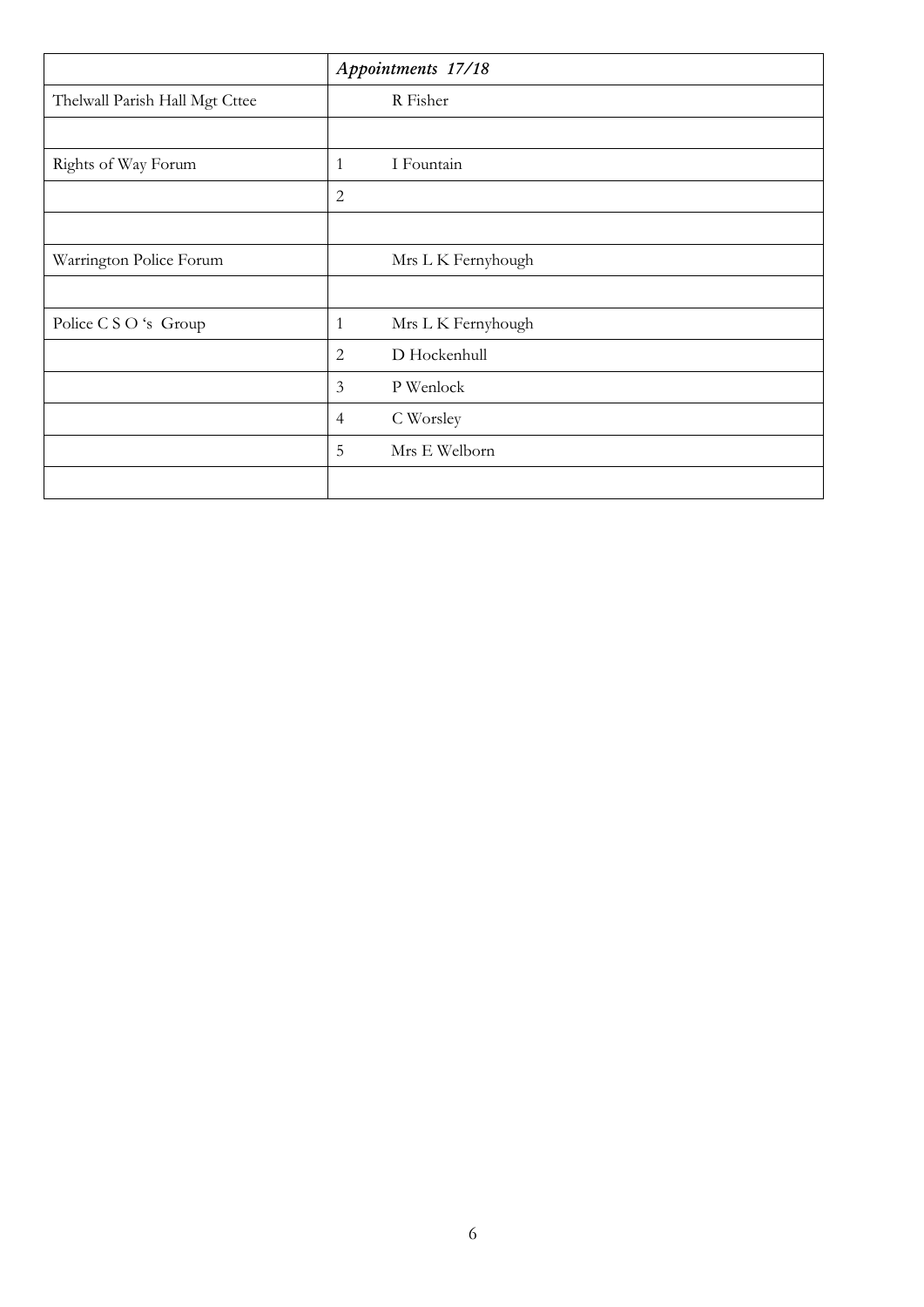# **Grappenhall and Thelwall Parish Council**

# **Programme of Meetings 2017-18**

| 01     | 2017<br>June    | <b>Planning Committee</b>                                    |
|--------|-----------------|--------------------------------------------------------------|
| 15     | June            | Council                                                      |
| 06     | July            | <b>Planning Committee</b>                                    |
| 20     | July            | Council                                                      |
| 17     | August          | <b>Recess Committee</b>                                      |
| 07     | September       | <b>Planning Committee</b>                                    |
| 21     | September       | Council                                                      |
| 05     | October         | <b>Planning Committee</b>                                    |
| 19     | October         | Council                                                      |
| 02     | November        | <b>Planning Committee</b>                                    |
| 16     | November        | Council                                                      |
| 07     | December        | <b>Planning Committee</b>                                    |
| 21     | December        | Council                                                      |
| 04     | 2018<br>January | <b>Planning Committee</b>                                    |
| 18     | January         | Council                                                      |
| $01\,$ | February        | <b>Planning Committee</b>                                    |
| 15     | February        | Council                                                      |
| 01     | March           | <b>Planning Committee</b>                                    |
| 15     | March           | Council                                                      |
| 30     | <b>March</b>    | <b>Good Friday</b>                                           |
| 02     | <b>April</b>    | <b>Easter Monday</b>                                         |
| 05     | April           | <b>Planning Committee</b>                                    |
| 19     | April           | Council                                                      |
| 03     | May             | <b>Planning Committee</b>                                    |
| 17     | May             | <b>Annual Parish Council</b><br><b>Annual Parish Meeting</b> |

N.B. Meetings of Resources, Parks and Open Spaces and Grappenhall Heys Estate Committees to be arranged.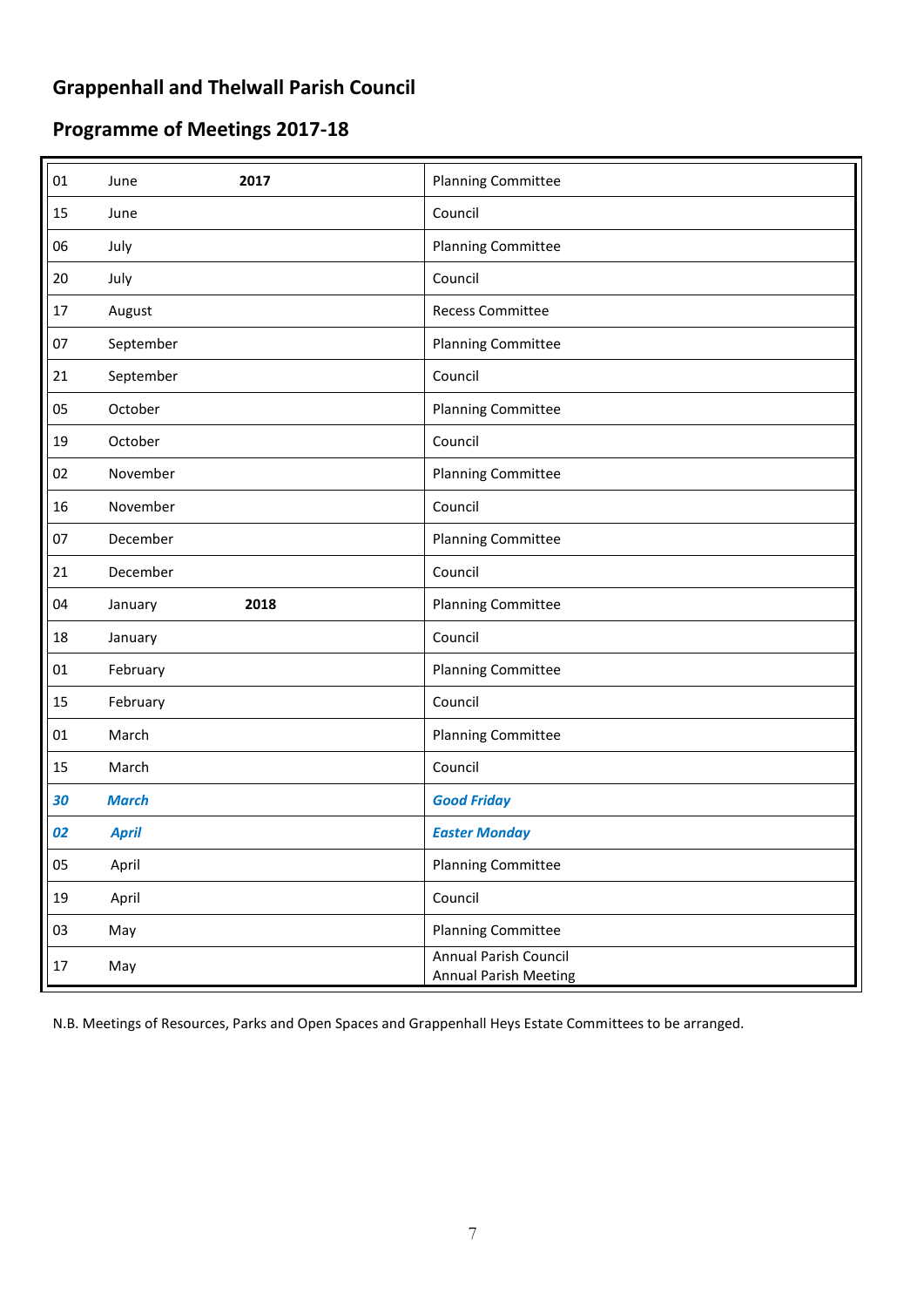# **Grappenhall & Thelwall Parish Council**

**Income & Expenditure Report 2016-2017**

*By Janet Richards Responsible Financial Officer*

## **Income**

| Precept<br>Walled Garden Investment Fund Income - Arnold Stansby<br>Heritage Lottery Grant<br>Sale of land on Thelwall New Road<br>Walled Garden Café Income<br>Donations from Friends of Grappenhall Heys Walled Garden<br>Walled Garden Income from Outreach activities/visits<br>Misc.<br><b>Bank Interest</b><br>Total                                                                                                                          | f,146,597.00<br>f, 71,644.62<br>f. 30,661.00<br>f, 17,340.00<br>$£$ 12,932.29<br>5,893.52<br>£,<br>1,930.61<br>£,<br>£<br>1,204.21<br>44.00<br>£,<br>£,288,247.25                                                          |
|-----------------------------------------------------------------------------------------------------------------------------------------------------------------------------------------------------------------------------------------------------------------------------------------------------------------------------------------------------------------------------------------------------------------------------------------------------|----------------------------------------------------------------------------------------------------------------------------------------------------------------------------------------------------------------------------|
| Expenditure                                                                                                                                                                                                                                                                                                                                                                                                                                         |                                                                                                                                                                                                                            |
| Parish Council Staff Costs<br>Walled Garden Running Costs<br>Walled Garden Staff Costs<br>Heritage Lottery Fund Project/Staff Costs<br>Grants/Donations<br><b>PCSO</b> Contribution<br>Grounds Maintenance & environ. improvements (inc. wild flowers/ baskets)<br>Play Equipment<br>Walled Garden Café Costs<br>Insurance and Audit Fees<br>Parish Council Office Refurbishment<br>PC Office costs/subscriptions/utilities<br>Civic/Election Costs | $\sqrt{2}$ , 75, 587.11<br>£42,443.30<br>f, 31, 238.72<br>£30,904.52<br>£ 22,642.80<br>f, 20, 132.06<br>f, 15,035.37<br>$£$ 10,232.97<br>$£$ 9,220.21<br>7,889.18<br>£<br>6,700.00<br>£<br>4,831.18<br>£,<br>3,523.46<br>£ |
| Total                                                                                                                                                                                                                                                                                                                                                                                                                                               | £,280,380.88                                                                                                                                                                                                               |
| Total expenditure with adjustments (petty cash/prepayments etc)                                                                                                                                                                                                                                                                                                                                                                                     | f, 280, 432.34                                                                                                                                                                                                             |
| The balance brought forward from 2015/16                                                                                                                                                                                                                                                                                                                                                                                                            | f,107,518.00                                                                                                                                                                                                               |
| Add income less expenditure i.e. balance carried forward                                                                                                                                                                                                                                                                                                                                                                                            | <u>£115,332.91</u>                                                                                                                                                                                                         |
| <b>Long Term Investments/Fixed Assets</b>                                                                                                                                                                                                                                                                                                                                                                                                           |                                                                                                                                                                                                                            |
| Assets (incl. GYCA, Walled Garden, Glasshouses, all owned items) at cost price<br>Purchase price of Arnold Stansby Fund (cost at March 2017)<br>Live Wire Investment                                                                                                                                                                                                                                                                                | $\sqrt{2,220,754}$<br>$f$ , 1, 987, 391<br>15,000                                                                                                                                                                          |

**Total £4,223,145**